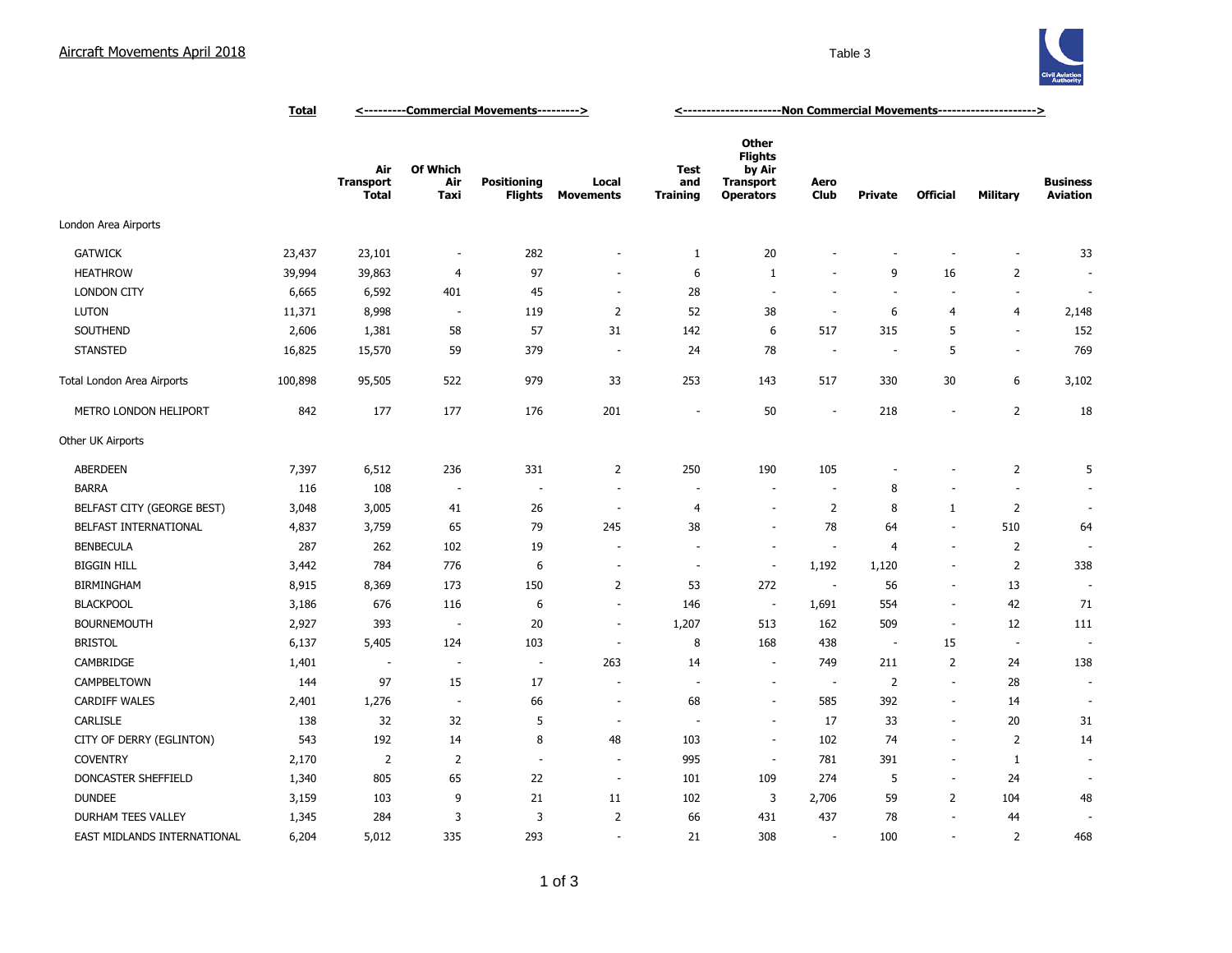## Aircraft Movements April 2018 **Table 3** Table 3



**Total <---------Commercial Movements---------> <---------------------Non Commercial Movements--------------------->**

|                            |        | Air<br><b>Transport</b><br><b>Total</b> | Of Which<br>Air<br>Taxi  | <b>Positioning</b><br>Flights | Local<br><b>Movements</b> | <b>Test</b><br>and<br><b>Training</b> | <b>Other</b><br><b>Flights</b><br>by Air<br><b>Transport</b><br><b>Operators</b> | Aero<br><b>Club</b>      | <b>Private</b>           | <b>Official</b>          | Military                 | <b>Business</b><br><b>Aviation</b> |
|----------------------------|--------|-----------------------------------------|--------------------------|-------------------------------|---------------------------|---------------------------------------|----------------------------------------------------------------------------------|--------------------------|--------------------------|--------------------------|--------------------------|------------------------------------|
| Other UK Airports          |        |                                         |                          |                               |                           |                                       |                                                                                  |                          |                          |                          |                          |                                    |
| <b>EDINBURGH</b>           | 11,055 | 10,722                                  | 50                       | 110                           | $\overline{\phantom{a}}$  | $\overline{7}$                        | $\mathbf{1}$                                                                     | $\overline{\phantom{a}}$ | 209                      | $\overline{a}$           | 6                        |                                    |
| <b>EXETER</b>              | 2,981  | 1,125                                   | $\sim$                   | 40                            | 253                       | 138                                   | 50                                                                               | 718                      | 411                      | $\overline{\phantom{a}}$ | 40                       | 206                                |
| <b>GLASGOW</b>             | 8,049  | 7,164                                   | 54                       | 331                           | $\overline{2}$            | 250                                   | 190                                                                              | 105                      |                          | $\overline{\phantom{a}}$ | 2                        | 5                                  |
| <b>GLOUCESTERSHIRE</b>     | 6,136  | 39                                      | 39                       | 33                            | 142                       | 680                                   | 29                                                                               | 3,947                    | 1,149                    | $\overline{\phantom{a}}$ | 25                       | 92                                 |
| <b>HAWARDEN</b>            | 1,073  | $\overline{\phantom{a}}$                | $\overline{\phantom{a}}$ | $\overline{\phantom{a}}$      | 142                       | 49                                    | 198                                                                              | 117                      | 361                      | $\overline{\phantom{a}}$ | 62                       | 144                                |
| <b>HUMBERSIDE</b>          | 1,377  | 514                                     | 11                       | 100                           | 55                        | 473                                   | 104                                                                              | $\sim$                   | 109                      | $\blacksquare$           | 10                       | 12                                 |
| <b>INVERNESS</b>           | 2,455  | 1,356                                   | 314                      | 152                           | 28                        | 177                                   | 8                                                                                | 580                      | 101                      | $\sim$                   | 2                        | 51                                 |
| <b>ISLAY</b>               | 238    | 170                                     | 16                       | 12                            | $\sim$                    | $\overline{\phantom{a}}$              | $\overline{\phantom{a}}$                                                         | $\overline{\phantom{a}}$ | 38                       | $\blacksquare$           | 18                       | $\overline{\phantom{a}}$           |
| ISLES OF SCILLY (ST.MARYS) | 1,114  | 1,048                                   | 6                        | $\overline{2}$                | $\sim$                    | 8                                     | $\overline{\phantom{a}}$                                                         | $\overline{a}$           | 32                       | 24                       | $\overline{\phantom{a}}$ | $\sim$                             |
| <b>KIRKWALL</b>            | 1,223  | 1,076                                   | 110                      | 77                            | 4                         | 12                                    | 8                                                                                | ٠                        | 41                       | $\overline{\phantom{a}}$ | 2                        | 3                                  |
| LANDS END (ST JUST)        | 880    | 729                                     | 30                       | 30                            | 12                        | 28                                    | ÷.                                                                               | $\overline{\phantom{a}}$ | 71                       | $\overline{2}$           | 8                        | $\blacksquare$                     |
| <b>LEEDS BRADFORD</b>      | 3,234  | 2,523                                   | 91                       | 155                           | $\sim$                    | 381                                   | 20                                                                               | $\overline{a}$           | 149                      | $\sim$                   | 6                        | $\sim$                             |
| LERWICK (TINGWALL)         | 152    | 118                                     | 24                       | 29                            | $\overline{\phantom{a}}$  | $\overline{2}$                        | $\overline{\phantom{a}}$                                                         | $\overline{a}$           | 3                        | $\overline{\phantom{a}}$ | $\overline{\phantom{a}}$ | $\overline{\phantom{a}}$           |
| LIVERPOOL (JOHN LENNON)    | 4,986  | 3,112                                   | 49                       | 49                            | 1                         | 11                                    | 2                                                                                | 1,424                    | 179                      | 1                        | 17                       | 190                                |
| <b>LYDD</b>                | 1,787  | 9                                       | 9                        | 23                            | $\sim$                    | $\overline{\phantom{a}}$              | $\overline{\phantom{a}}$                                                         | 856                      | 772                      | 112                      | 14                       | 1                                  |
| <b>MANCHESTER</b>          | 16,129 | 15,376                                  | 3                        | 273                           | $\overline{7}$            | 32                                    | 9                                                                                | $\overline{a}$           | $\overline{\phantom{a}}$ | $\overline{\phantom{a}}$ | 1                        | 431                                |
| <b>NEWCASTLE</b>           | 4,383  | 3,287                                   | 9                        | 72                            | 50                        | 14                                    | 1                                                                                | $\overline{\phantom{a}}$ | 757                      | 146                      | 54                       | $\overline{2}$                     |
| <b>NEWQUAY</b>             | 3,804  | 978                                     | 318                      | 34                            | $\sim$                    | 820                                   | 60                                                                               | $\sim$                   | 959                      | $\overline{\phantom{a}}$ | 862                      | 91                                 |
| <b>NORWICH</b>             | 1,989  | 1,521                                   | $\sim$                   | 19                            | 14                        | 46                                    | 28                                                                               | 185                      | 176                      | $\overline{\phantom{a}}$ | $\overline{\phantom{a}}$ | $\overline{\phantom{a}}$           |
| OXFORD (KIDLINGTON)        | 3,029  | 16                                      | 16                       | 291                           | 11                        | 1,459                                 | $\sim$                                                                           | $\overline{\phantom{a}}$ | 1,010                    | $\overline{a}$           | $\overline{\phantom{a}}$ | 242                                |
| PRESTWICK                  | 2,115  | 507                                     | $\mathbf{1}$             | 16                            | $\sim$                    | 290                                   | $\sim$                                                                           | 646                      | 153                      | $\sim$                   | 503                      | ÷.                                 |
| <b>SCATSTA</b>             | 738    | 700                                     | $\sim$                   | 31                            | $\sim$                    | 7                                     | $\sim$                                                                           | $\overline{\phantom{a}}$ | $\sim$                   | $\overline{\phantom{a}}$ | $\overline{\phantom{a}}$ | $\overline{\phantom{a}}$           |
| SHOREHAM                   | 2,453  | 51                                      | 51                       | 8                             | 53                        | 12                                    | 21                                                                               | 1,503                    | 772                      | $\overline{\phantom{a}}$ | 15                       | 18                                 |
| SOUTHAMPTON                | 3,310  | 2,973                                   | 3                        | 119                           | 1                         | $\overline{2}$                        | 30                                                                               | $\overline{\phantom{a}}$ | $\overline{\phantom{a}}$ | ÷.                       | $\sim$                   | 185                                |
| STORNOWAY                  | 1,006  | 784                                     | 215                      | 22                            | 24                        | 70                                    | $\overline{\phantom{a}}$                                                         | $\sim$                   | 19                       | $\blacksquare$           | 87                       | $\overline{\phantom{a}}$           |
| <b>SUMBURGH</b>            | 1,305  | 896                                     | 97                       | 155                           | 47                        | 75                                    | 124                                                                              | $\overline{\phantom{a}}$ | $\overline{2}$           | $\overline{\phantom{a}}$ | 6                        | $\overline{\phantom{a}}$           |
| SWANSEA                    | 940    | $\overline{\phantom{a}}$                | $\overline{\phantom{a}}$ | $\overline{\phantom{a}}$      | $\sim$                    | $\overline{\phantom{a}}$              | $\overline{\phantom{a}}$                                                         | 777                      | 163                      | $\overline{\phantom{a}}$ | $\overline{a}$           | $\overline{\phantom{a}}$           |
| <b>TIREE</b>               | 152    | 140                                     | 10                       | $\overline{2}$                |                           |                                       | $\sim$                                                                           | $\sim$                   | 10                       |                          | ÷,                       | $\sim$                             |
| WICK JOHN O GROATS         | 417    | 172                                     | 40                       | 54                            | 2                         | 81                                    | 8                                                                                | ÷,                       | 88                       | ÷.                       | 12                       | ÷.                                 |